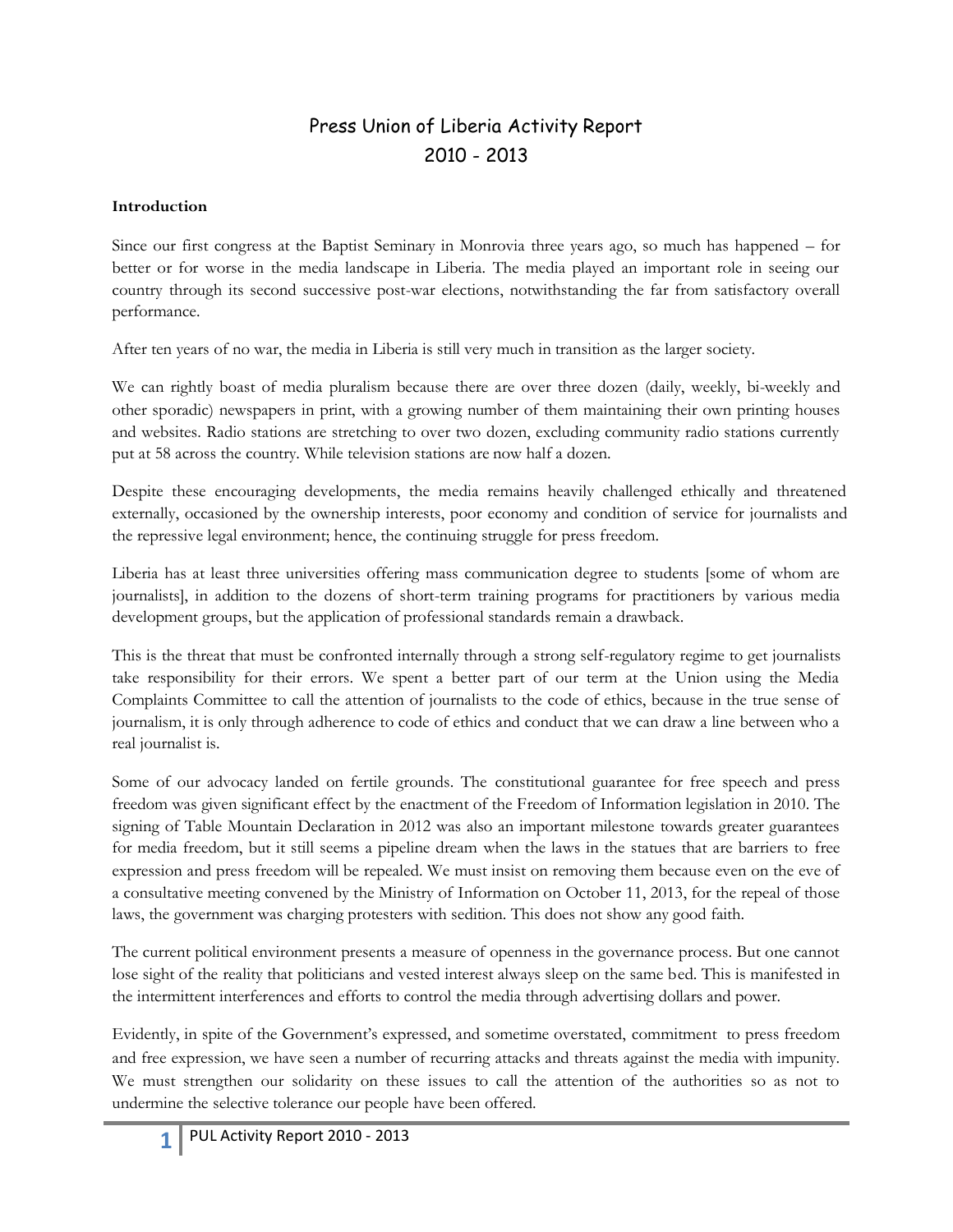Considering the above, it is safe to suggest that the Liberian media requires a continual engagement in the areas of media reforms, training, institutional capacity building, professional standards and the broader issue of professional development to effectively contribute to the process of national renewal.

No organization has been so firm than the Press Union of Liberia in the fight for basic freedoms and social justice in our country. We must pride ourselves. But we cannot afford any shift in that vision at any time in our history regardless of who runs our country. This is our challenge and together, we shall remain on the side of press freedom, free speech and democracy.

The following narrative is thus the report of projects executed in the last three years, spontaneous activities undertaken in defense of journalists, as well as statements issued on the promotion and protection of free speech and media freedom in Liberia.

> Peter Quaqua President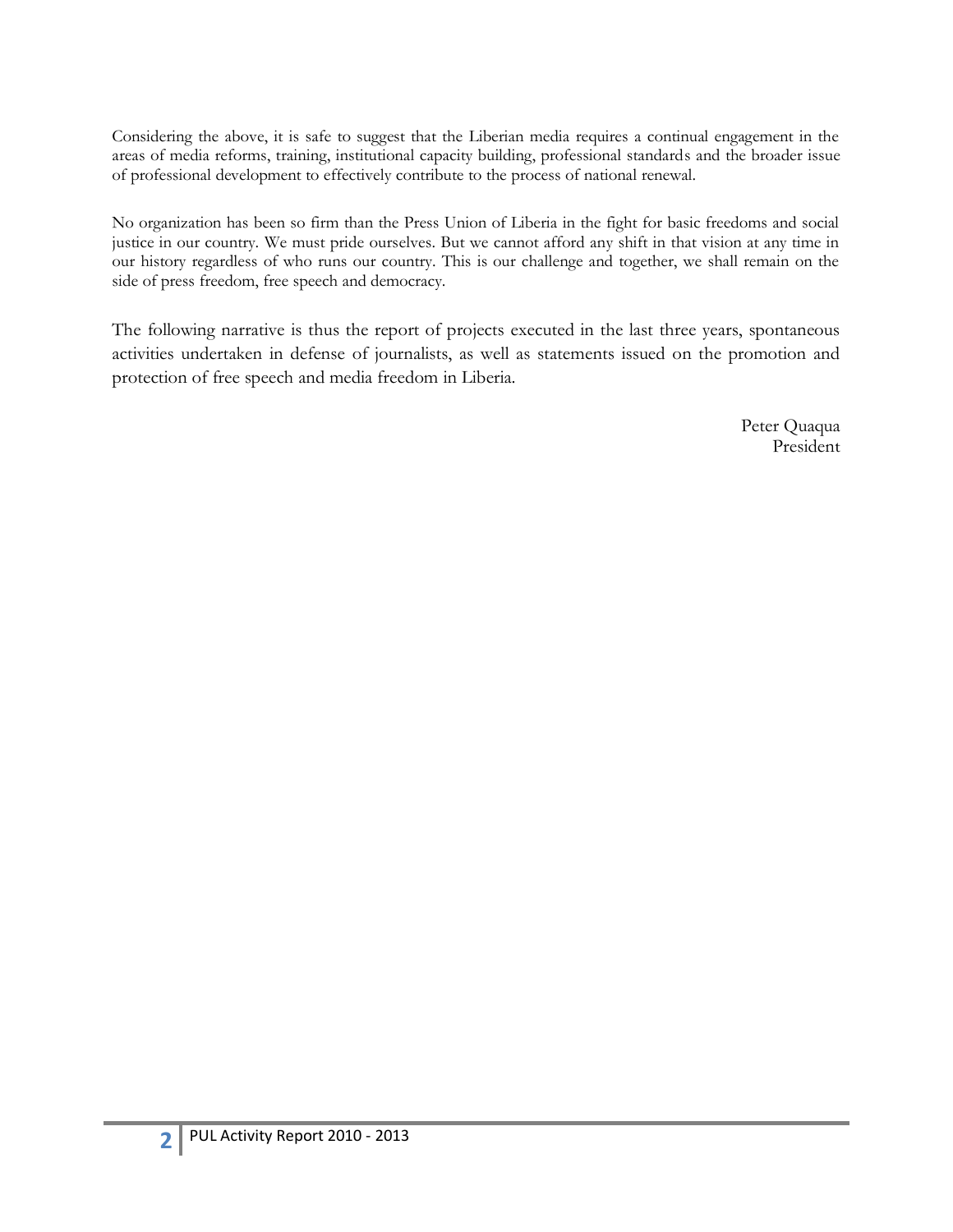#### **1.0 Projects Executed/Training**

#### **1.1 Elections and Political Reporting Training for Liberia Journalists (2010)**

Training is the centerpiece of the administration's program and policy. This grows out of the capacity building problems facing media persons and institutions in the country. Our administration made use of every opportunity to promote professionalism and productivity, and improve reportorial and management skills of individual journalists.

Thus, as the general and presidential elections of 2011 drew near, the Union leadership focused on election reporting training aimed at making the media a positive agent for peaceful, free and fair elections. This event was part of the PUL's ten-day long activity to mark its 46th anniversary celebrations held September 28 to October 7 under the theme: "Media Integrity for Peaceful Elections."

The anniversary activities were executed in three parts, commencing with the training of 60 middle-level journalists on "elections reporting" at the YMCA auditorium on Broad Street in Monrovia. Senior journalists, editors and media heads formed part of the second category of the training program.

Renowned American journalist, Professor Mitchell Land, Interim Dean at the Mayborn School of Journalism, University of North Texas in the United States was invited to the country as guest lecturer for the anniversary activities. His coming was made possible through a partnership between the Press Union of Liberia and the Public Diplomacy Section at the United States Embassy near Monrovia.

#### **1.2 "Strengthened Media for Transparent Elections" Project 2011**

As a further manifestation of its commitment to promoting democracy and free expression, the International Research and Exchanges Board (IREX) provided funding to the Press Union of Liberia in August 2011 to train moderators conduct a series of nation-wide legislative debates during the critical presidential and legislative elections of 2011. The debates were designed to increase citizens' participation in the electoral process by taking the candidates to the people in a town hall format. The project, "Strengthened Media for Transparent Elections" was an offshoot of the United States Agency for International Development (USAID) funded "Civil Society and Media Leadership Program," for Liberia.

The project recognized the media as a critical link between candidates and the public in an election contest in particular and the democratic process in general. Essentially, the candidates needed the media to sell their platforms, while the public relied on the media to know who the candidates were and what they were capable of doing if they [electorates] should make informed decisions at the polls.

To meet the desired goal and objectives of the project, we enlisted the Association of Liberia Community Radios (ALICOR) since all counties and several districts of the country have their own community radio stations. With this partnership, the project successfully organized and executed 66 town hall legislative debates across the country. During the debates, senatorial and representative candidates were assembled to face each other and interact with the voters on the issues that affected their communities. Emphasis was placed on confronting the issue as opposed to the personality, considering the tension that marred the elections.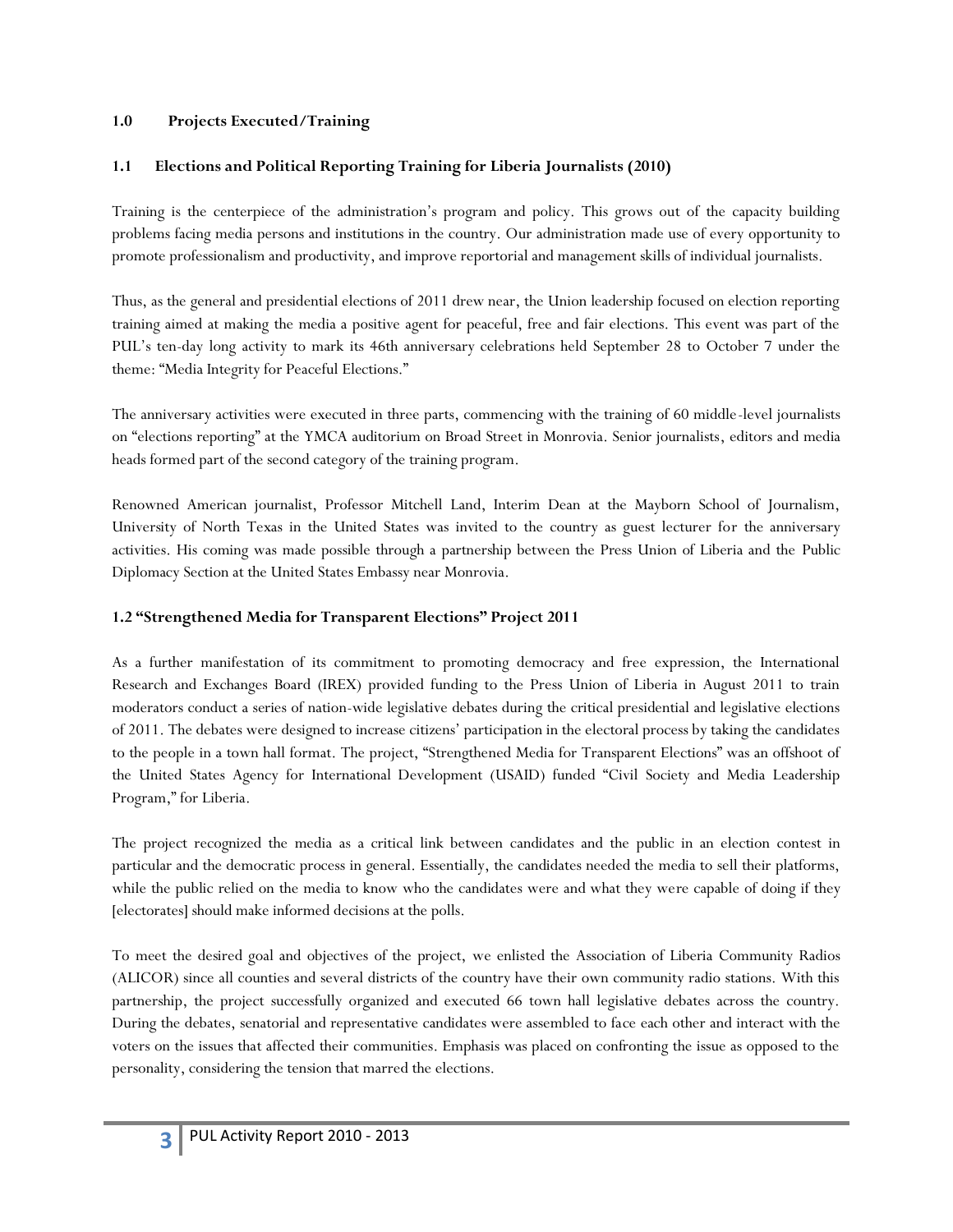To kick start the project, the country was divided into five regions – Central, Western, Southeast 'A', Southeast 'B' and Montserrado County. Montserrado stood alone because of its size and the number of electoral districts (17 districts). Twenty journalists and community radio producers were earmarked and invited to be trained as moderators. The Union was keen on the professional ability of journalists to handle the debate, but was also concerned about a conflict sensitive touch to ease the tension around the then potentially riotous electoral campaigns. Training sessions took place across the country with national and international media experts serving as facilitators. At least 34 journalists were trained under this project.

#### **Vice Presidential and Presidential Debates**

Drawing on our experience from the 2005 elections, the Union was invited to join a consortium of five civil society organizations to conduct debates for vice presidential and presidential candidates in the 2011 polls. Four of the many presidential candidates showed up for the debate, held at the Monrovia City Hall.

#### **1.3 Informing Peri-Urban and Rural Citizens about the Role of the National Legislature**

The 11 October 2011 elections were critical. The Country conducted its first multi-party democratic elections with the incumbent President Ellen Johnson-Sirleaf contesting to succeed herself. It was the country's second post-war elections amidst high illiteracy and poverty, occasioned by corruption.

To contribute to an informed citizens' participation, the Union and the Liberia Media Initiative (LMI) working together with support from Trust Africa, undertook a project to educate Liberians about the role of the legislature and the citizen's corresponding rights to petition and demand performance report from their representatives in the Legislature.

It was a project designed to counter the patronage politics in the country, whereby the electorates look up to contestants for tokens and pecuniary gains on one hand, while politicians give inducement for votes and make unattainable promises far from their mandate. They make false impressions about what they would do if elected build bridges, schools, clinics, roads and provide scholarships as though they were managing a personal enterprise.

In respond to this negative political orientation, the PUL and LMI created platforms for greater dialogue with community dwellers to get insight on their own responsibilities first to those who represent them in the governance process. The project also sought to sensitize peri-urban and rural citizens on broad information in relation to the legislative and presidential elections as well as to specifically educate the rural community dwellers on the roles and functions of their current as well as would-be lawmakers.

The collaborating institutions organized and conducted several public forum discussions on the key functions of the legislature, with the view to getting the people appreciate constitutional mandate of those who serve in the legislature. The forum were recorded, produced and distributed to community radio Stations across the country for airing.

The project appears to have scored a huge success as 53 of the 64 lawmakers of the  $52<sup>nd</sup>$  Legislature got defeated at the polls.

### **1.2 Post 2011 Elections Reflection Forum**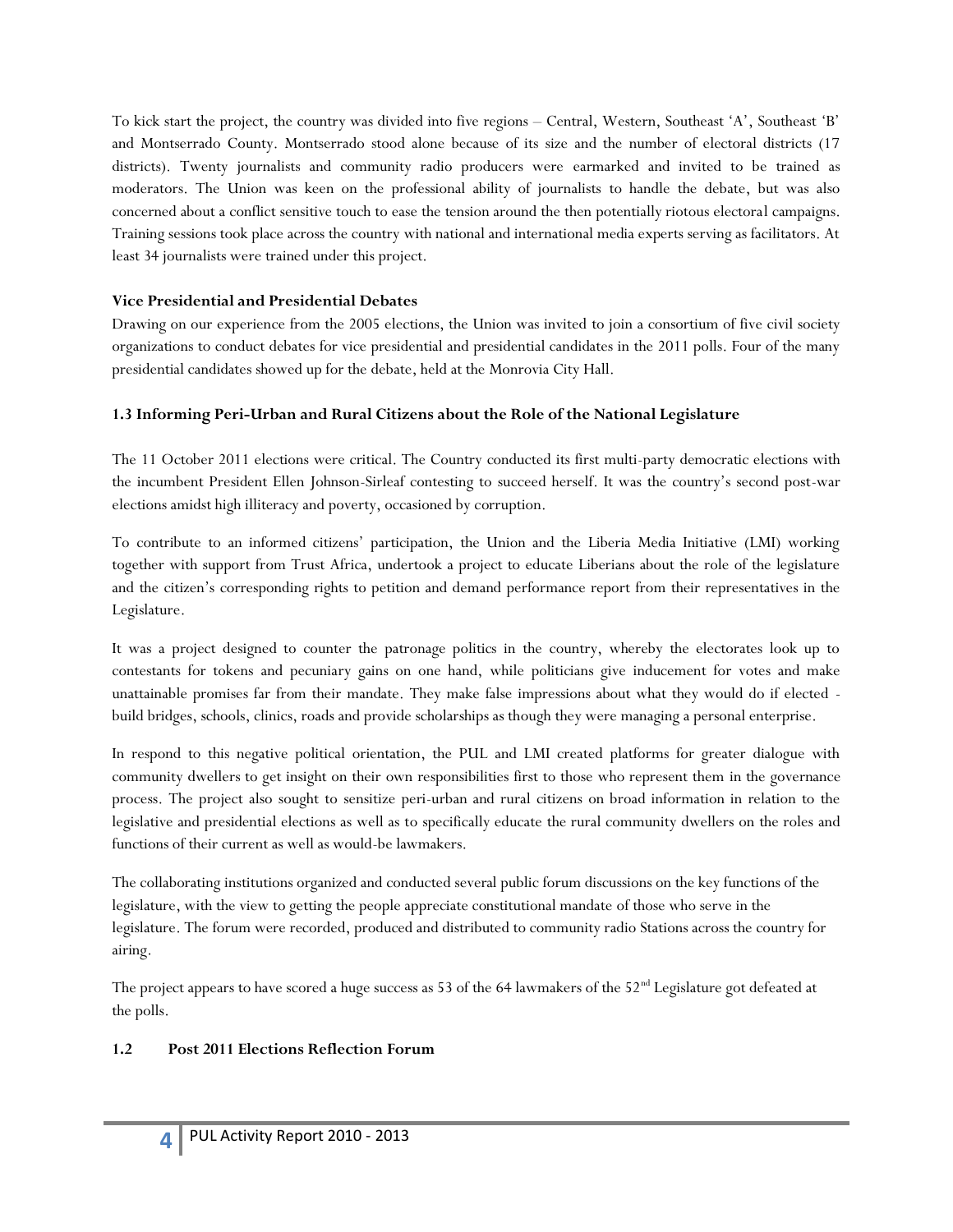#### *1.3.1 Retreat*

The 2011 elections proved particularly frenzied not only for politicians but also for journalists in the country. There were loud public outcries that the reportages of the media, or most of them, were partisan, and questions were raised about media independence and fairness. Other pundits observed that most media organs were used by politicians to settle scores against real and perceived opponents. These queries from the public, also shared by journalists themselves, drew the attention of the PUL leadership and its partners. To explore the lingering questions of media performances during the elections, the PUL with support from IREX organized a set of activities to allow the media take stock of itself in sober reflections of the near-riotous 2011 elections.

The first of the projects, a media retreat was intended to take a critical note, review the general performance of the media during the 2011 elections, identify mistakes and shortcomings and take cue there from, as it prepares for future political activities, including the 2014 midterm legislative elections.

Held under the theme, "The Media and the 2011 Elections: Best Practices and Lesson Learned," the retreat brought together nearly 80 participants including (managing editors, station managers and media academics), government officials and media partners.

The retreat had a broader goal of reuniting the media, but primarily to self-examine the performances of the media considering lessons, challenges and way forward, following what can be considered as "frenzied and thrilling 2011 elections," of which the media undoubtedly played a very crucial role.

At the end of the retreat, members of the media realized that they performed appreciably well in spite of daunting logistical and technical challenges. However, it was established that the media, in the same evaluation, committed some ethical and professional breaches that could have caused serious political chaos in the country. More so, they agreed that the PUL needed to be stronger than what it is by having teeth to bite. This biting power, the gathering suggested, could be drawn up at another retreat.

### **1.3.2 Special Blyden Forum**

The Edward Wilmot Blyden Forum remained a critical platform for the discussion of contemporary national issues ranging from governance, free expression to rights and human development. Politicians, academics, civil society actors and religious leaders among others craved to appear on the monthly forum. In addition to the Monrovia discussions, the Union took the forum out of the capital to the countryside with special editions to generate opinions on lesions learned in the elections

Counties that hosted the special editions were Bong, Nimba, Margibi, Bomi and Grand Bassa—all sponsored by USAID/IREX and held under the theme, "Working to Make Our Democratic Governance Better."

The dialogues afforded key electoral actors, including civil society, political parties, market women and county officials among others the opportunity to give their perspectives of the 2011 elections, lessons learnt and to proffer practical ways forward in addressing any problems they encountered or observed. Some locals for the first time exchanged views with local officials and the media and brought to the fore their misgivings as well as suggestions about governance and democracy. At least 593 persons attended the upcountry editions of the Edward Blyden Forum.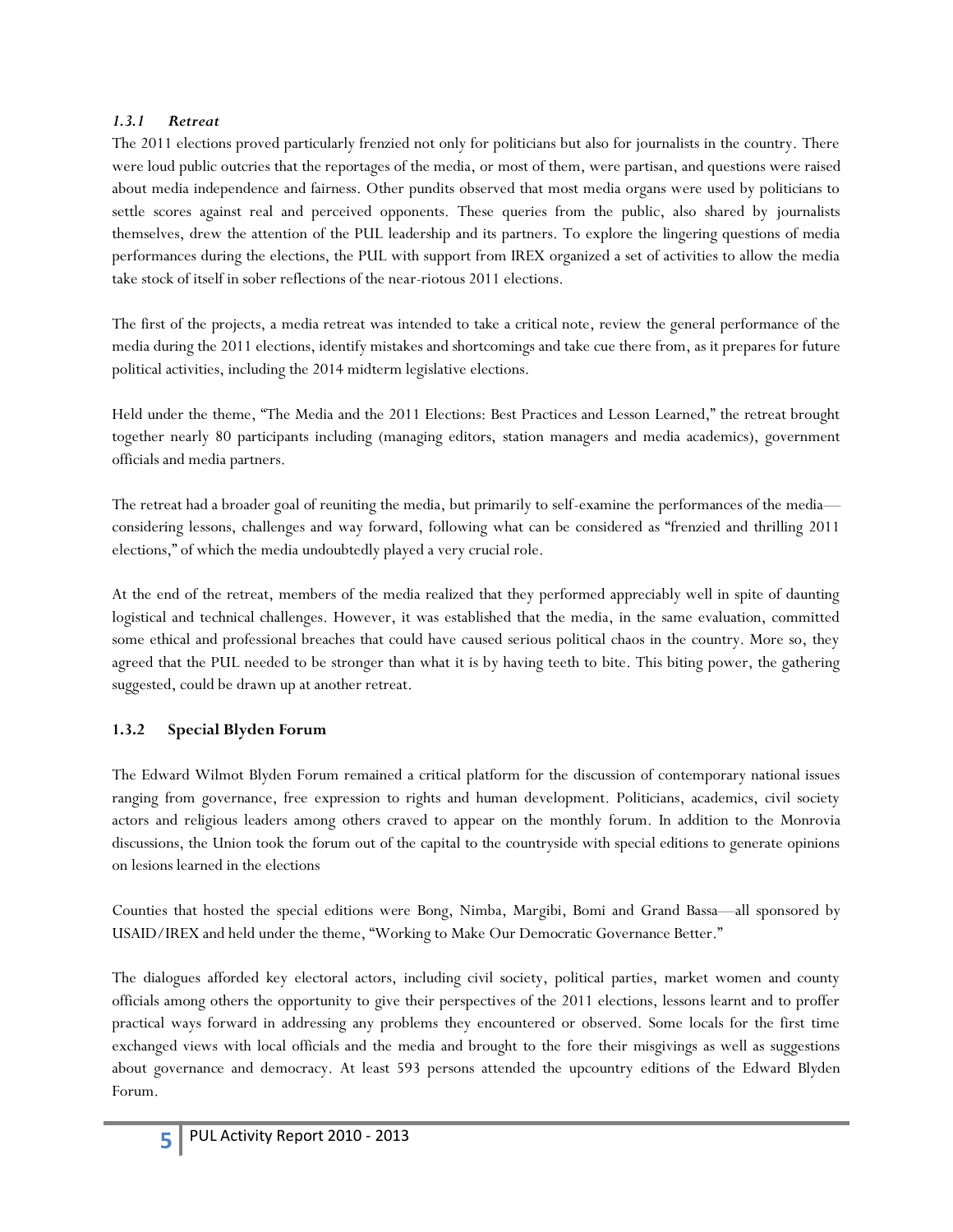#### **1.4 Media Safety & Defense Training**

With all the pretenses set aside, the independent media is actually in a continued adversarial relationship with Government and other segments of the public that support the status quo. The media's curiosity, exposure of the corrupt and its critical editorials on gray areas of political and economic governances have made it a subject of contempt, ironfisted control, censorship and sometimes imprisonment.

It is only by a continued sober realization of this far-from-rosy relationship that helps media practitioners to keep on the safe side, to avoid the altercations they find themselves on the daily basis. Though playing safe, no matter how, is not sufficient guarantee to avoiding the aggression of the adversaries; it largely precludes smokescreens and alibis that can be quickly seized upon to make a quick kill.

It therefore became an important strategy of the PUL under our leadership to increase safety and defense skills of journalists as they plough the somewhat unpredictable media environment. Fortunately, United Nations Educational Scientific and Cultural Organization (UNESCO) shared the PUL's conviction in this endeavor and provided a helping hand.

And on November 20-22, 2012, the Union successfully conducted a three-day media defense and safety training, with 40 editors from both Print and Electronic media as beneficiaries. Through a training session, the workshop featured interesting debates on ethical journalism and provided extensive insights and knowledge on the critical issue of libel and defamation with the aim of helping practitioners guard against law suits, while at the same time promoting and upholding ethical standards, media freedom and free expression.

A horde of senior media practitioners and legal luminaries made insightful presentations which afforded participants the opportunity to learn new ideas applicable to their daily works and concluded with the setting up of an Editors' Guild, which will meet monthly to discuss and critique their own performances, as a way of strengthening the Union's self regulatory regime. This training was part of a one-year media defense project that also provides legal support though a team of willing lawyers. Thanks to counselors Syrenius Cephus, Tiawan Gongloe, Beyan Howard, Kwame Clement, Negbalee Warner, Kofi Woods among other who have provided any kind of support to the protection of journalists. A team of young attorneys, including Alphonsus Zeon and Lamii Kpargoi also bring exciting new energy to our quest to defend the media.

#### **1.5 Reporting MDG5 Workshop for Journalists**

The international community through the United Nations set eight important, overarching deliverables—otherwise known as the Millennium Development Goals—which it says its member countries hoped to achieve at the fold of 2015. The deliverables particularly target developing countries, Liberia no exception, where it is expected that various poverty conditions would be slashed by half by 2015. How much progress is made since those were set and as the deadline draws near is left with the media to investigate and report. One particular interest to both the high powers of the world as well as developing countries is Goal 5 of the MDGs—maternal mortality—not only because it is germane to human existence but also because it is poorly reported or underreported.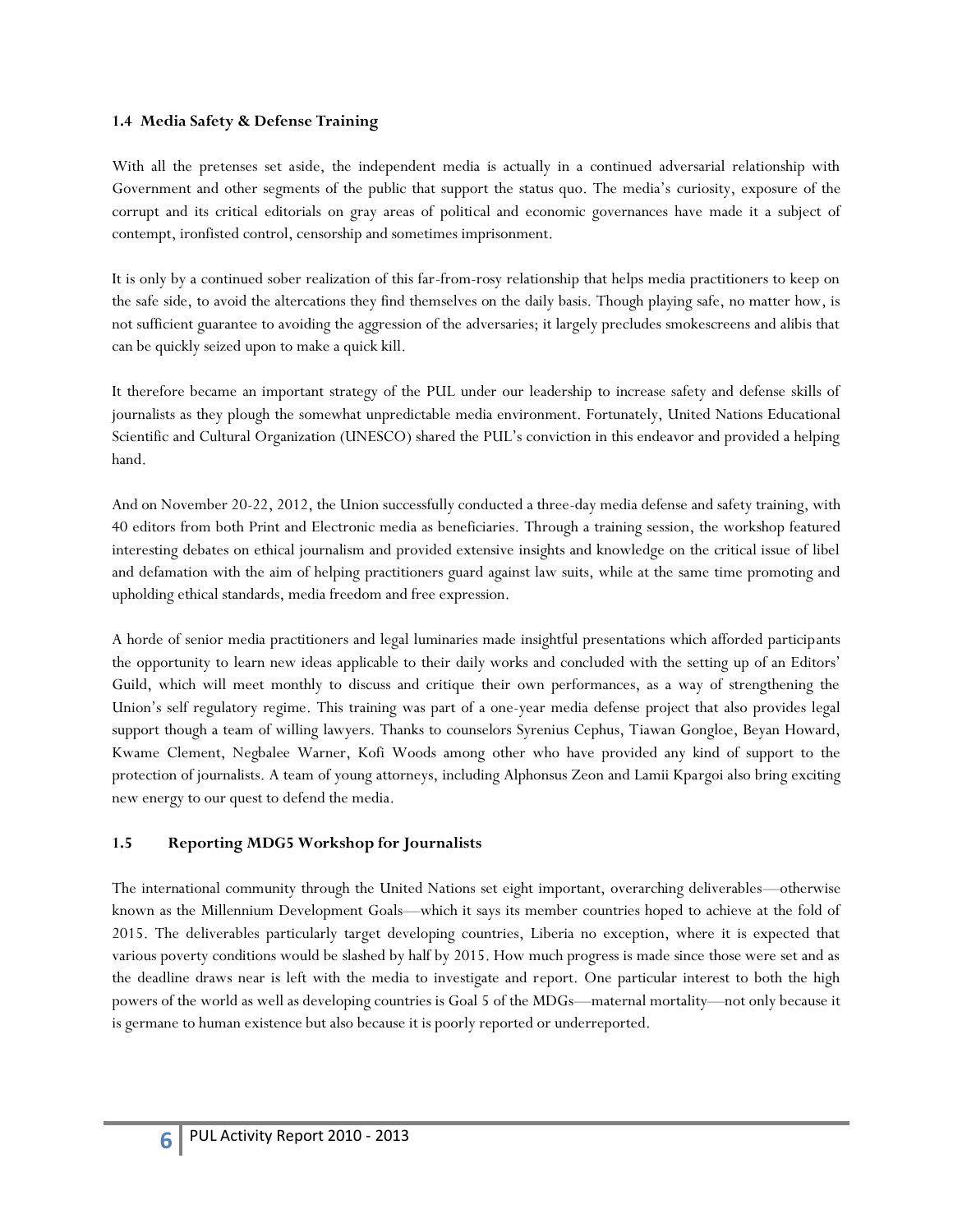It was against this backdrop that the PUL and the United Nations Population Fund (UNFPA) Liberia office, conducted a two-day workshop for urban and rural reporters on how to report on the health sector, particularly Millennium Development Goal 5 (MDG 5) with specific concentration on maternal mortality.

The organizers of the December 3-4, 2012 media forum realized that since MDG 5 has been underreported in the media apparently because of low appetite or lack of knowledge on the subject matter, it was imperative and demand driven to convene a gathering where reporters could benefit from information and/or knowledge sharing on maternal mortality.

The workshop brought together 20 active reporters from across the broad spectrum of the journalism profession interested in specialized reporting – the health tier.

During the two-day period of the workshop, several thematic issues including maternal health; sexual and reproductive health; family planning and development; roadmap for accelerating the reduction of maternal mortality in Liberia; reporting maternal health from the health angle and reporting maternal and sexual reproductive health – language, style and ethical considerations from the media perspective were discussed. The participants also went on a field tour to the densely populated slum community of West Point in Monrovia.

# **1.6 Strengthening the Media for Effective Reporting of HIV/AIDS in Liberia**

In an effort to further attract the Liberian media reportages to critical but poorly reported sectors, the Union on December 27-28, 2012, during the period, organized training to strengthen the media's reportage of HIV/AIDS in the country. Since its discovery in the mid-1980s in the country, the HIV pandemic has reportedly increased its infection

Sponsored by the National AIDS Commission (NAC), the training was aimed at sharing knowledge and skills on the HIV and AIDS situating the media as essential stakeholder in combating the pandemic, to improve journalists understanding of HIV related issues; to provide coverage of HIV issues; to provide education to the public on HIV and to reduce the incidence of HIV infections and stigma and discrimination..

At least 20 active reporters from Montserrado, Margibi, Bomi and Grand Cape Mount Counties participated in the training, which also sought to develop a pool of journalists to report ethically on the pandemic.

### **1.7 Investigative Journalism Seminar**

In further demonstration of commitment to training Liberian journalists and improve the quality of the news, the PUL sourced funding from the Public Diplomacy Section of the US Embassy in Monrovia to organize a weeklong investigative journalism seminar. This very enlightening training session took place  $18 - 22$  June 2012 at the Monrovia YMCA.

The exercise targeted 40 senior reporters and editors drawn from both the private and public sector of the media landscape, and grew out of the critical need to develop and strengthen the skills of journalists in investigative reporting, but more so to promote good governance, human rights, socio-political justice and the fight against corruption.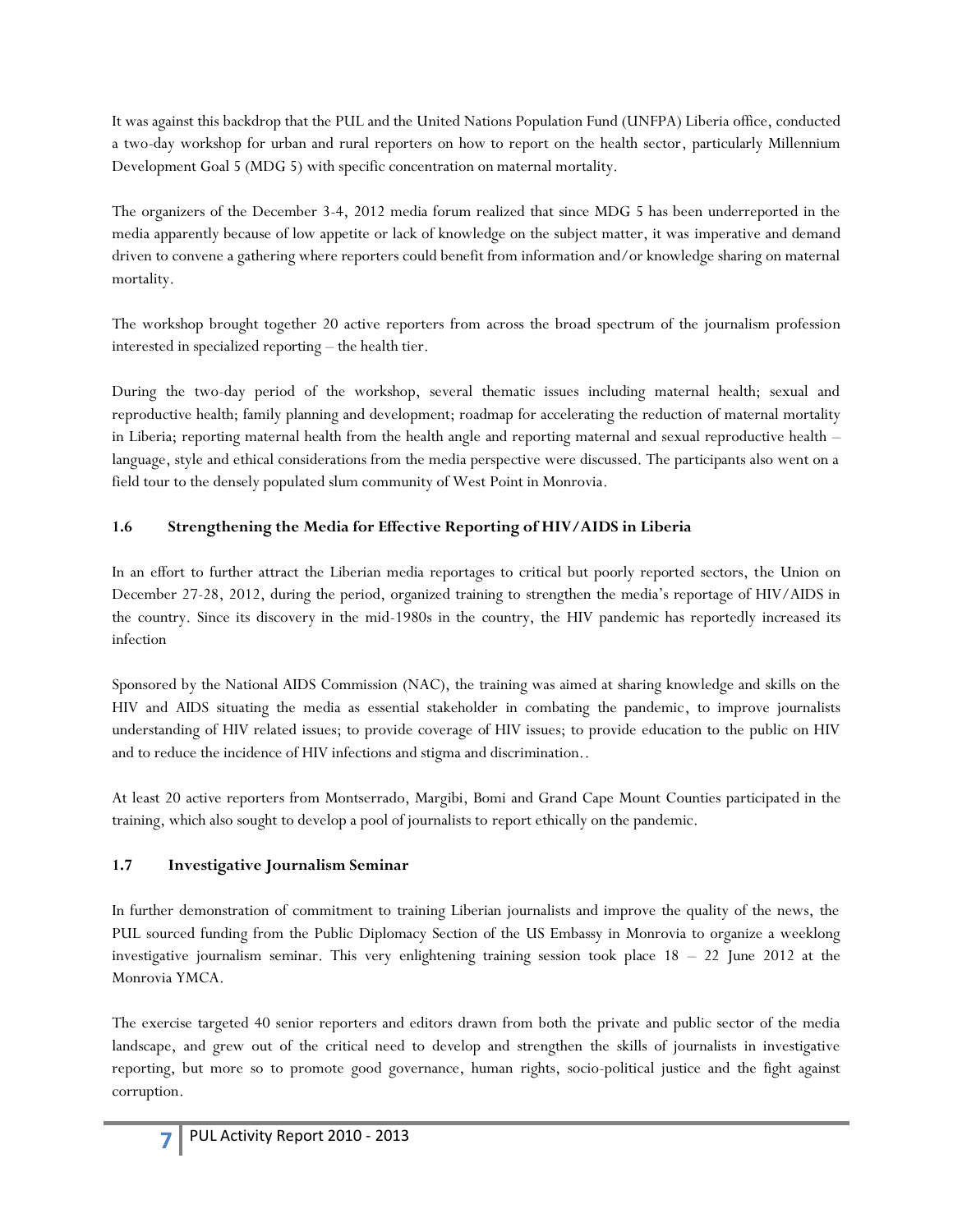Distinguished American academic, award winning journalist and current head of the Hubert H. Humphrey Fellowships in America, Ms. Lucinda Fleeson facilitated the sessions.

#### **1.8 Annual Awards Ceremony**

There can be no denying that the standard of journalism in Liberia leaves much to be desired. One long-term objective of the PUL has been to build the capacity of journalists. The training package is designed to enhance the work and performance of journalists to engender competition. With such intervention, there is a growing taste and awareness for professional development, greater productivity and excellence in the field, notwithstanding.

A critical appraisal of the work of journalists and media outlets followed with the "Annual Awards Night," on World Press Freedom Day, at which time those who distinguished themselves in line with their reportorial duties and media management skills were recognized.

Towards making the ceremony an incentive-based one, the Union sought support and assistance from a number of institutions. To the effect, 29 reporters were given personal laptops, 8 media outlets, including community radio stations won desktop computers and CD/cassette players, while a few others received cash prizes and mini recorders and camera.

We acknowledge UNESCO, the key sponsor, as well as Lone Star Cell/MTN, UNDP, Consolidated Group Incorporated, Buchanan Renewables, Journalists for Human Rights, and New Narratives.

#### **2.0 Administration**

#### *2.1 Congress*

Following the 2009 revision of the Union's Constitution, PUL convened in its First National Congress on 12 & 13 November 2010 at the Liberia Baptist Theological Seminary in Paynesville. The Congress was organized and executed by an eight-member committee, chaired by K. Abdullai Kamara. Other members of the committee were Sheriff Z. Adams, Rose Kaiwuh, Nah Davies, John T. Monibah, Darlington Poka, D. Kaihenneh Sengbeh and Ahmed Jallanzo. Within the working of the committee, Eddie Harmon and Melody Mezay volunteered their services alongside four young people as support staff. Rev. Fr. Anthony Borwah conducted the elections together with Mrs. Torwon Sulonteh Browne, Ms. Zoe Horace, Joseph Chesseman and Martin Kerkulah.

Former American Ambassador Linda Thomas-Greenfield delivered the keynote speech, while representatives of civil society, officials of government and members of the diplomatic corps were in attendance. The registration listing of the Union showed a membership of 276, two hundred of those members were accredited for congress.

"Positioning the Media to strengthen Democracy in Liberia" was the theme of the first congress as the country was gearing up for the 2011 national elections.

#### **2.2 PUL Launches Website**

In response to persistent questions about hand-on information about the country's media and the PUL, as well as news for and about the national local media community, the PUL finally provided some answers in the launch of an official website in August 2013. The website, [www.pul.org.lr](http://www.pul.org.lr/) currently serves as an Online Media Resource Clearing House, and is designed to provide support and additional source of news and information for media outlets, journalists, and researchers/students. You can also now find us facebook and twitter.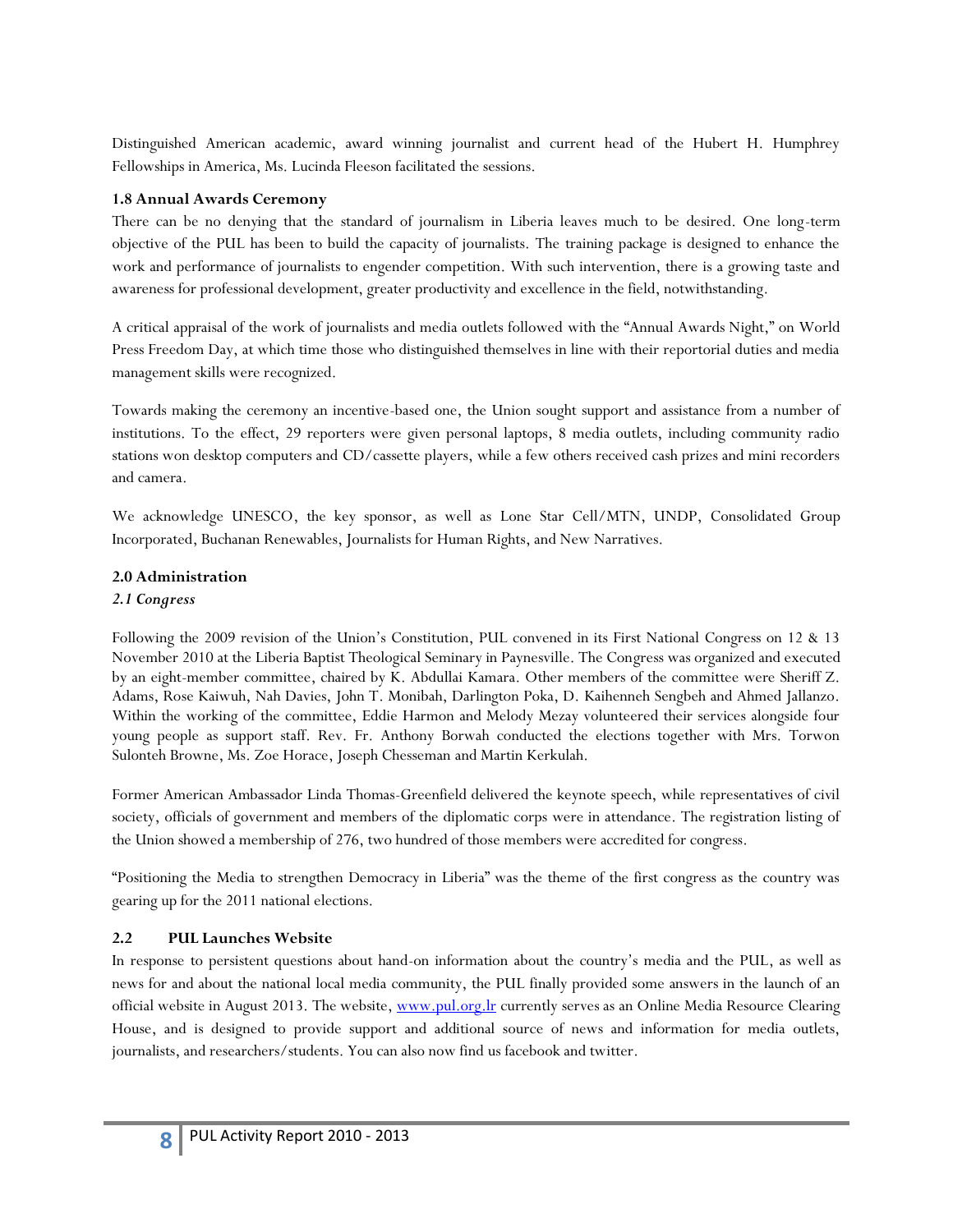During the official launching ceremonies, three speakers made presentations on the topic, "Ten Years after the War: the responsibility of the media in sustaining the peace." Associate Professor Weade Kobbah-Wrueh, Chairperson, University of Liberia Department of Mass Communication; Mr. Aaron Kollie, Chief Executive Officer of Infinity Corporation; and Mr. Philip Wesseh, Managing Editor, Inquirer newspaper were the principal discussants.

Former PUL President, Professor Lamini Waritay, officially launched the website.

Sponsored by IREX, the site is aimed at bringing together professional development materials, including national documents, speeches, papers, media laws and regulation to enrich the resource base that will enable journalists to tell their stories accurately. It is also meant to inform journalists and public alike, about policy decisions that impact the development and practice of journalism. It also serves as a community discussion point for journalists and rural dwellers, with the focus to highlighting issues from remote parts of the country on various media outlets, thereby giving space and voice to the under reported issues from around Liberia.

To encourage content diversity in the media, the website focuses reporting on health, education, agriculture and human rights stories

# **2.3 Conference Hall**

The history of the Press Union of Liberia cannot be told without mentioning the name Stanton Peabody. It was his imprisonment in 1964 by government that gave rise to the formation of the PUL. We feel indebted to the courage of this man. As a testimony of our appreciation for his contributions to the evolution of journalism in Liberia and the Press Union in particular, the Union named and dedicated the conference hall at the headquarters in his honor in 2010, while he was still alive. The hall is named and styled "Stanton Peabody Conference Hall." Further to such recognition of our past, the Union unvieled the potraits of former presidents of the Union in the Hall. For us, this is another way of preserving the memory of our institution.

### **2.4 Outreach**

In 2009, we broke new grounds in the operation of the Union as we took the Union's anniversary celebration for the first time in 45 years out of Monrovia to Gbarnga, Bong County. It was an initial first step in increasing the visibility of the Union across the country and to connect with our colleagues in other parts of the country, thereby giving the Union a true national character. And because of the excitement that greeted the Gbarnga outreach, we could not resist taking the celebration to other counties. Hence the Gbarnga event was followed by Buchanan, Grand Bassa in 2010; Ganta, Nimba County in 2011; Robertsport, Grand Cape Mount County in 2012 and Kakata, Margibi County in 2013.

# **2.5 Networking**

Towards enhancing the visibility and influence of the Union in and out of Liberia, time was allotted to building and maintaining partnership and synergies with a number of local, regional and international originations.

Our engagement with the sub-regional body, the West Africa Journalists Association (WAJA), derived some honor as the President of the Union Peter Quaqua was elected in 2010 as Treasurer of WAJA.

Membership with the Federation of Africa Journalists (FAJ) and the International Federation of Journalists (IFJ) remain in place, although our accumulated dues over the years prior to our leadership had challenged the position of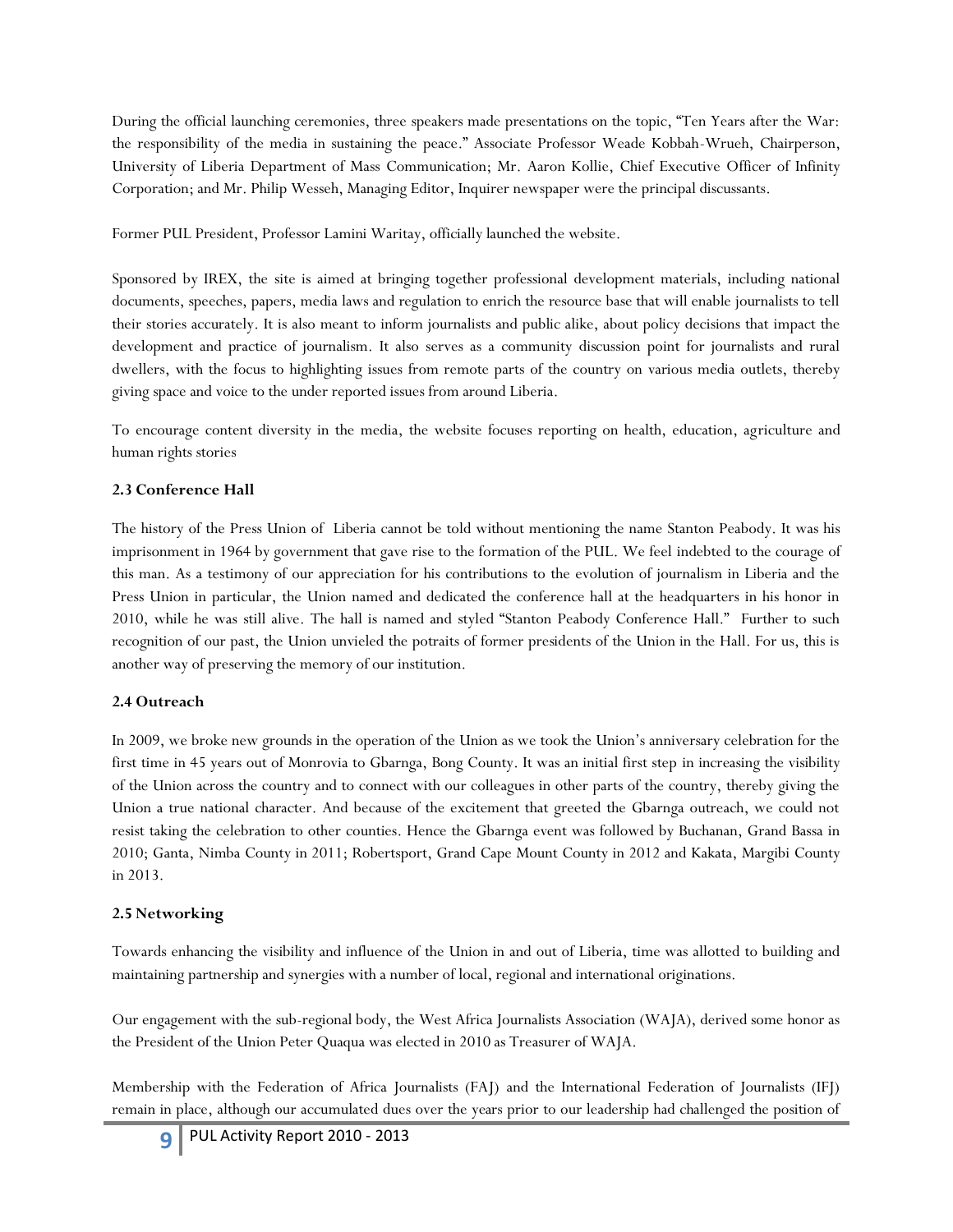the Union with the IFJ. We managed to drastically reduce the arrears, while at the same time trying to prevent new dues from swelling.

For the record, we pay yearly dues to the organizations as follows: FAJ, US\$75.00; WAJA, US\$100; while the IFJ charges one Euro per member yearly. This means the membership strength of the Union, declared with the IFJ will determine our obligation. Though we managed to keep our membership with the IFJ, we still owe outstanding dues. We also maintained good relationship with the Committee to Protect Journalists (CJP), Reporters without Borders, and The World Association of Newspapers.

Locally, we hold membership in the Publish What You Pay Coalition (PWYP). This is a coalition of 19 civil society organizations pushing for transparency in the extractive sector. The Union chaired the group for two separate terms. PUL also holds membership in the Freedom of Information Coalition (LFIC), a network of 9 organizations working to promote citizen's access to information through policy advocacy for the Liberia Freedom of Information Act of 2010.

The Union is a respected member of the National Civil Society Council, a conglomerate of over 90 CSOs in the country, including network organizations. In fact PUL President, Peter Quaqua presided over the Council's elections that brought Mrs. Frances Greaves to power.

We were a founding member of the National Integrity Forum (NIF), established in 2010 to help in the fight against corruption. It brings together integrity-based institutions in government, civil society and private sector. The Union was however constrained to withdraw its membership in August 2013 due to the double standard demonstrated by frontline government institutions in the collaboration that appeared to undermine the corruption fight.

The Union also collaborates with several civil society organizations on security sector reform issues – advocating for reform and civilian oversight of the security sector.

### **2.5.1 Mini Mano River Union Conference**

On May 2, 2012 journalists and media executives from Liberia, Côte d'Ivoire and Sierra Leone met in Monrovia to observe World Press Freedom Day (WPFD) under the theme, "New Voices: Media Freedom Helping to Transform Societies." The conference provided an open forum on the state of media freedom in the Mano River Union (MRU) states, specifically in relation to the advent of the new media in the post-conflict period.

Liberia's Information Minister, Lewis Brown and Edward Kwame Yankson, Acting Deputy Secretary, the Ministry of Information and Communication of Sierra Leone were the two high level government officials in attendance; while Ambassador Attilio Pacifici, Head of the European Union Delegation; and Tirso Dos Santos, Acting Director and UNESCO Representative based in Accra were among dignitaries. Fifteen journalists came from Sierra Leone and Ivory Coast.

The conference underlined, among other things, that the role of media in fragile post-conflict societies is ever more challenging due an increasing demand on responsibility of both media and state actors in fostering an environment of peace and stability.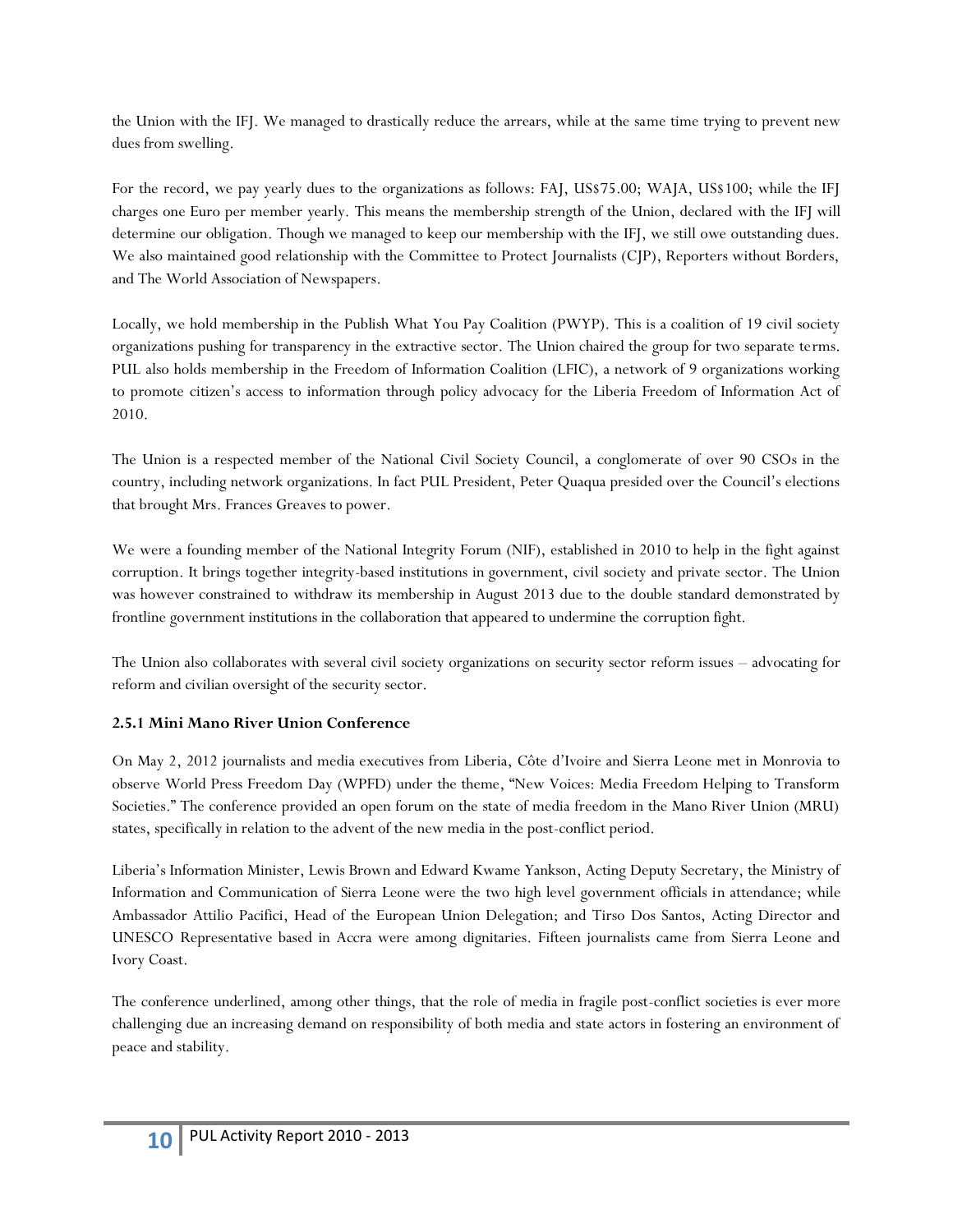Participants highlighted quality education and a regulated system for financial compensation as two possible strategies for creating responsible journalism and for supporting the media to become an essential instrument of democratization and transformation.

Overall, the conference provided new opportunities for media practitioners from the three MRU countries, to share note on issues of common interest. The suggestion by a member of the Côte d'Ivoire delegation to initiate a regional framework on professional standards was one of the outcomes from the conference, while the President of the PUL called for the creation of a network of MRU journalists. The conference was sponsored by UNESCO, USAID, IREX, UNMIL and the International Center for Journalists.

#### **2.6 Donations**

During the period, the Union was blessed with gifts from a number of institutions that enhanced its capacity.

On December 9, 2011, the Carter Center Election Observation Mission donated the following items while folding up: one office desk, one scanner, two black chairs, one desktop computer, one wall clock, one in-trays, one white board, CPU+LCD monitor UPS, and stationery.

The American Embassy donated a set of office chairs, file cabinet, and desk. Trust Africa gave us one executive office chair. The Liberia Media Center (LMC) donated one second-hand 4-Runner jeep for repair and use.

As a result of project request to refurbish the Union's Resource Center, the UNDP donated ten desktop computers, one 13kva generator, 50 plastic chairs, one projector along with screen, one public address system, and one year internet subscription with six months' supply of fuel for the running of the generator.

Cellcom also provided the Union one-year free internet subscription and 250 free VPN service for journalists, while collaborating with the Union in the celebration World Press Freedom Day – 2012.

While celebrating in Buchanan 2010, the County Authority, under former Superintendent Julia Duncan Cassell, donated an acre of land to the Union. The land is strategically situated in the "Own your Own Housing Estate" community.

### **3.0 Welfare**

### *3.1 Help Desk*

One of the foundational objectives of the Union is the welfare of member journalists. Over the years, the Union has maintained a welfare or solidarity account to respond to some of the emergencies that befall journalists. Membership dues minimally account for this activity, but dues payment has been virtually nonexistent. Notwithstanding, we provided small support to the following journalists who were in need: Samuel Doe, James Gant, George Watkins, the late Veronica Kpan's Children, Solomon Ware, George Benson, Borbor McGill, Varney Kamara and Roland Worwee. We are particularly thankful to God for the save return of Varney Kamara, a reporter with the Community Radio in Grand Cape Mount who had to be flown to Ghana for advanced treatment, having suffered liver complications.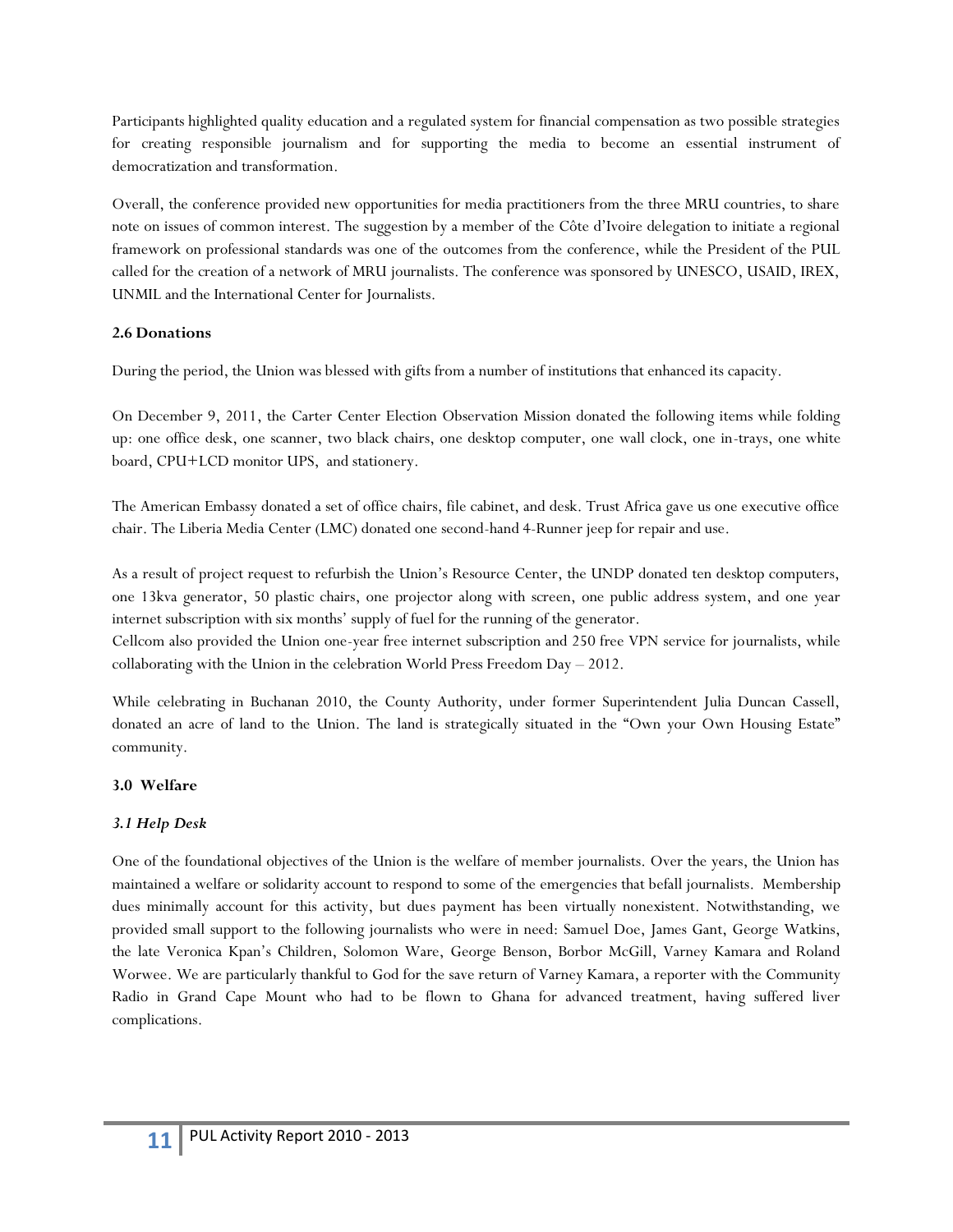#### **3.2 Eulogy/Memorial**

During the last three years, very many of our colleagues including the founding torchbearers of the Union, Stanton Peabody went to be with the Lord. We also sadly recorded the death of Joshua Kpenneh, our immediate past Financial Secretary. Other deceased included Michael Kummeh, Patrick Workpoh, Patrick Passawe, Dr. Jonathan Reffell, Jeff Mutada, Joe Mulbah, Veronica Kpan, Tom Kamara, Edith Kwabo, G. Kparcon Nardoh, Emmanuel Mulbah, Obediah Karnah, Tarty Teh, MacCabo Togba, Tarnue Flomo and Othello Yarsiah. Forgive me if any name was left out.

As mark of respect for these comrades and others who predeceased them, on March 26, 2013, the Union unveiled a memorial banner to the honor of fallen journalists.

By that ceremony, the Union fulfilled one of the recommendations of the Truth and Reconciliation Commission. At the end of the TRC hearings, which included a section on the Liberian media, the Commission recommended that the Press Union of Liberia holds appropriate memorial service in honor of all journalists who fell during the Liberian crisis. Specific mention was made of the two Nigerian journalists who were killed in our conflict - Christopher Imodibie of the Guardian Newspaper and Tayo Awotusin of the Champion Newspaper.

While we were at the unveiling ceremony, a couple of names were brought to our attention. This means the Union must find creative ways of updating the list periodically.

### **3.3 Collective Bargaining**

In April 2009, we initiated discussions with journalists and media managers on the critical need to put the working conditions of journalists on the agenda. The two days conference brought together nearly 60 media practitioners, with support from the International Federation of Journalists (IFJ). In fact the IFJ sent an expert to Liberia to introduce the subject and provide insight. After creating some awareness and consultations, in 2011, the Union released the first draft of a Collective Bargaining Agreement. A second draft was released, again after discussions in 2012, this time the document was subjected to debate or more appropriately, dialogue at the  $47<sup>th</sup>$  Anniversary celebration of the Union in Robertsport, Grand Cape Mount County. The Robertsport discussions, facilitated again by the IFJ, did not yield a final agreement as anticipated due to the absence of most managers. However, significant progress was made in cleaning up the document and essentially agreeing on some the key provisions. For instance, a suggestion from one of the few managers present at the gathering was that the minimum pay for a reporter should be US\$150.00. To be honest, this was far beyond our expectations- it beat us. But the CBA is not just about salary. There are other minimum standard of employment/recruitment; the issue of social benefits and ethics are captured.

### **4.0 Statutory Vs Self-Regulation**

### *4.1 Paradox of Press Freedom and Free Speech in Liberia: The Case of alarming Libel Suits*

It is not surprising that all governments seek to control the media covertly or overtly. The extent of such control may vary from one regime to another regardless of the approach.

During the reporting period, there was an upsurge in the number of law suits against the media by public officials including the President Ellen Johnson-Sirleaf. These suits essentially sought to 'intimidate and silence' the critical voices and force the media into self-censorship.

This is a potential threat that weakens the independence of the media and undermines the free and pluralistic media development in the country. Below is a summary of the cases concluded and those pending.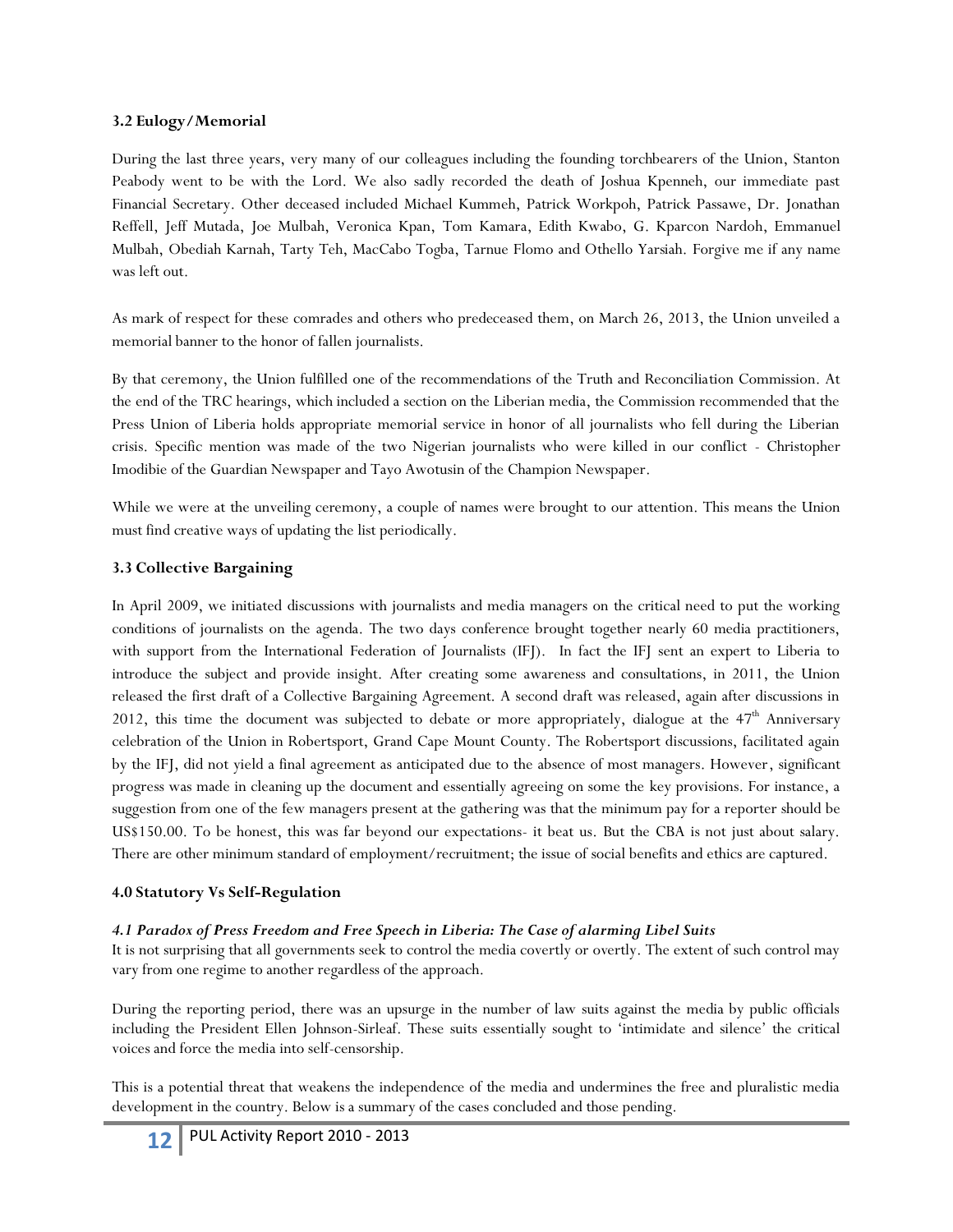#### **4.1.2 President Sirleaf Vs. New Broom**

On September 7, 2009, The Sherman & Sherman Law firm filed an Action of Damages against the New Broom Newspaper and its Publisher, Roland Worwee, on behalf of President Ellen Johnson-Sirleaf.

The President Sirleaf accused the paper of the "reckless disregard for the truth and with the intention of maligning and defaming and impugning her character both in Liberia and in the international community, and with the intention of incapacitating her in the performance of her constitutional duties." The Paper had published in its September 3, 2009 edition that the President had been corrupted by the receipt of US\$2 million from the Cavalla Rubber Corporation to award the plantation to a western investor:

Under the headline, "For US\$2M Bribe: Lawmaker on Ellen's Back," the paper reported that "President Ellen Johnson Sirleaf has reportedly fallen into trouble with a lawmaker of Maryland County."

The Paper failed to respond to the charges and also did not appear in court to defend itself, claiming among other things that "most lawyers contacted to defend us have all refused on ground that they cannot be a defense lawyer for us in the case that have to do with the presidency, meaning that we have been unable to find a lawyer for our defense."

After hearing testimonies in 2010, the court rewarded US\$5 million in damages to President Sirleaf and ordered the Paper to pay or remain closed. The New Broom has since disappeared from the newsstand and the Union has since dismissed the suit as an abuse of power and a mockery to the 'rule of law.' "If the President, according to Article 61 of the Liberians Constitution "shall be immune from any suit…" while sitting as President, than it goes without saying that the president cannot go to court as a complainant"

### **4.1.3 Consolidated Group vs. New Democrat**

In 2010, Consolidated Group, a cable television provider (DStv) was rewarded US\$900,000 by the Jury against the New Democrat Newspaper. Consolidated initially requested US\$1.3M in damages. The Newspaper reported that road equipment procured by the company on behalf of government were scraps, as reported from a government audit report conducted by the General Auditing Commission (GAC). The New Democrat appealed to the Supreme Court, but the matter was later settled out of court.

# **4.1.4 Dr. Chris Toe Vs Front Page Africa (Rodney Sieh)**

On May 10 2010, Dr. Chris Toe, former Agriculture Minister filed libel action against Front Page Africa, its Publisher, Rodney Sieh and reporter Samwar Fallah, alleging that the defendants, "with malicious intent injure his image and damage his reputation…"citing several publications. He requested the court to grant him US\$2M in addition to expenses incurred during the case.

The Paper argued that it based its reports on a government audit report into the activities of Dr. Toe, a letter written by Dr. Toe's Deputy, Peter Korvah to the President complaining his boss of wrongdoing and a letter written by the President Sirleaf herself, instructing the GAC to investigate the former official, who is said to have been made to resign.

The trial jury handed down a guilty verdict and rewarded Mr. Toe US\$1.5 in damages. The paper's lawyers announced an appeal to the Supreme Court, but the appeal was not perfected. Mr. Sieh contended that the appeal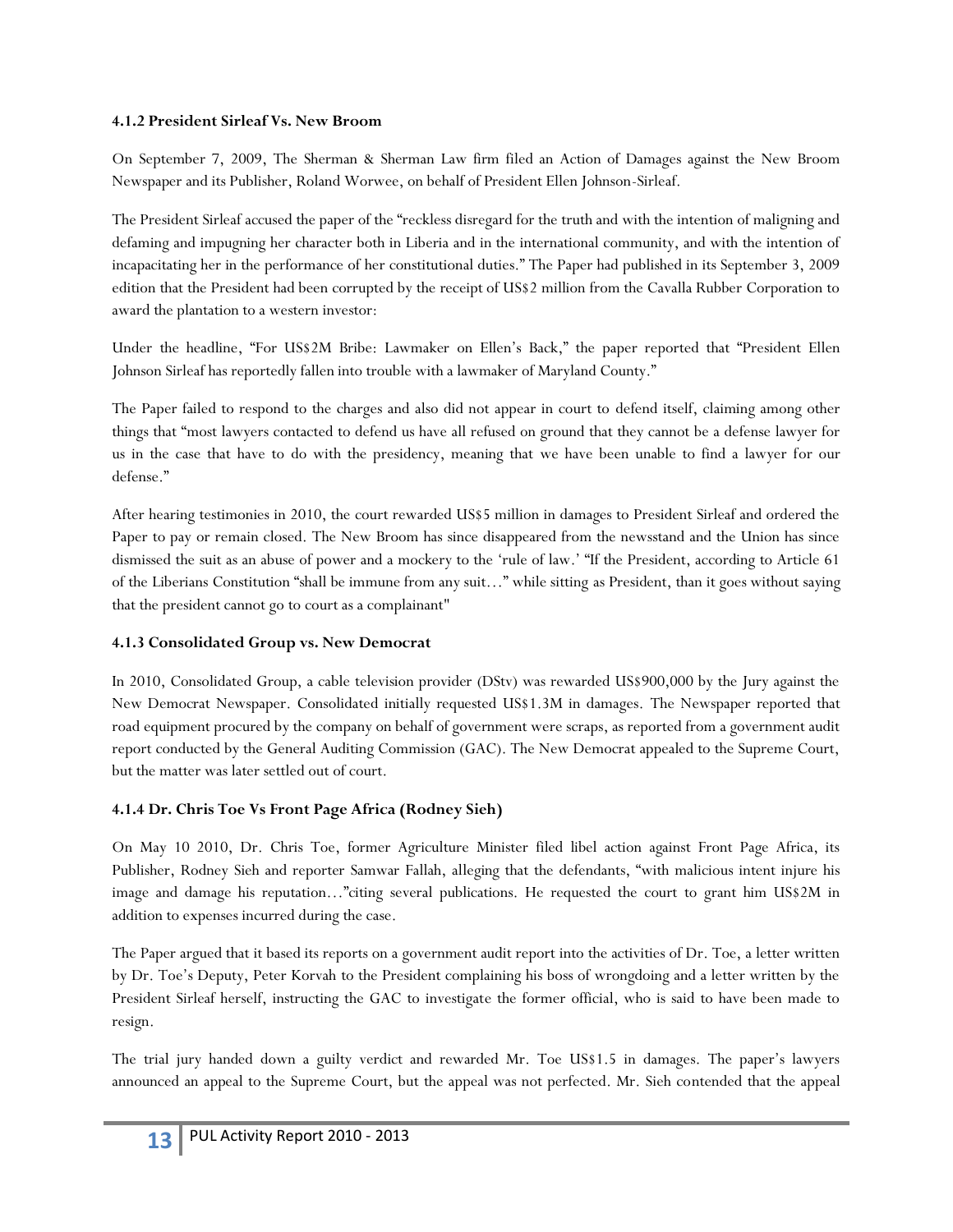process was expensive and more importantly that he could not have gotten justice at the Supreme Court, reflecting on past experiences with the court.

The Supreme Court sentenced Rodney Sieh for ten days for contempt in 2011. He spent one night at the Monrovia Central Prison, but was released after high the intervention thought to have been led by President Sirleaf.

Meanwhile, The Court dismissed the appeal and ordered the court below to execute its judgment. Journalist Sieh was subsequently ordered imprisoned on August 21, 2013 by the Civil Law Court and the print version of his paper shutdown because he was unable to pay US\$1.5 million libel damages to former Minister Toe.

He took sick in prison and spent a couple of weeks in John F. Kennedy Hospital, receiving treatment. He was granted a 30-day compassionate leave on October 7, 2013 by the Justice Ministry and subsequently held under house arrest. The Supreme Court took exception to the granting of the relief and held Justice Minister, Christina Tah and Cllr. Beyan Howard [one of Rodney's lawyers] in contempt.

### **4.2 Pending Trial**

Front Page Africa faces another libel suit, this time from Ms. Matilda Parker, the Managing Director of the National Port Authority. She's is seeking US\$1 million in damages over a story about the findings of an investigation by the Liberia Anti-Corruption Commission. The overriding issue in this complaint relates to republished comments from the paper's website, deemed "insulting." The paper had earlier issued an apology to Ms Parker, in addition to a condemnation by the Press Union against the distasteful comment.

### **4.2.1 Robert Sirleaf Vs Independent & Analyst – US\$11M**

On March 28, 2012, Robert Sirleaf (the President's son), then chairman of the Board of Directors of the National Oil Company, sued *The Independent* and *The Analyst*, demanding US\$11 million damages. The case is said to have been dropped. The Independent had written a story under the caption: *"Sirleaf's Oil or Liberia's Oil? As Robert Sirleaf Hijack Five Oil Blocks."* While the Analyst headline read:*"*Where Are the Progressives? Wonders CDC Auxiliaries Chief in Light of Robert Sirleaf's Influence, Wealth."

### **4.2.2 National Chronicle Newspaper—US\$5 million**

The Sister of President Sirleaf, Janet Bernard, early 2013 sued the National Chronicle Newspaper, demanding US\$5 million in a libel suit. The paper ran series of stories linking her to a controversial property (real estate) case at the Robert International Airport.

# **The Monitor Newspaper—US\$6million**

On April 30, 2013, the Director of the Presidential security guard, Othello Warrick, filed an action of damages for wrong against the Monitor Newspaper, requesting US\$6 million. The paper on April 11, 2013 published an article entitled: "Ellen's Presidential Guard Cars Banjo." The paper reported, among other things, that the Executive Protection Service (EPS) which Warrick heads, was selling government vehicles for as cheap as US\$100 each. In said report, the paper mentioned that Warrick was "transferring money medical check-up and vacation to his family in the United States of America*.*

# **Octavin Williams, Rhodoxon Fayiah and Moses Togbah -- US\$500,000**

On October 6, Mr. Praise Lawal, Managing Director, Pealat Construction Company filed for Damages for Defamation of Character. Mr. Lawal had earlier charged one of the three – Octavin with Criminal Coercion. Octavin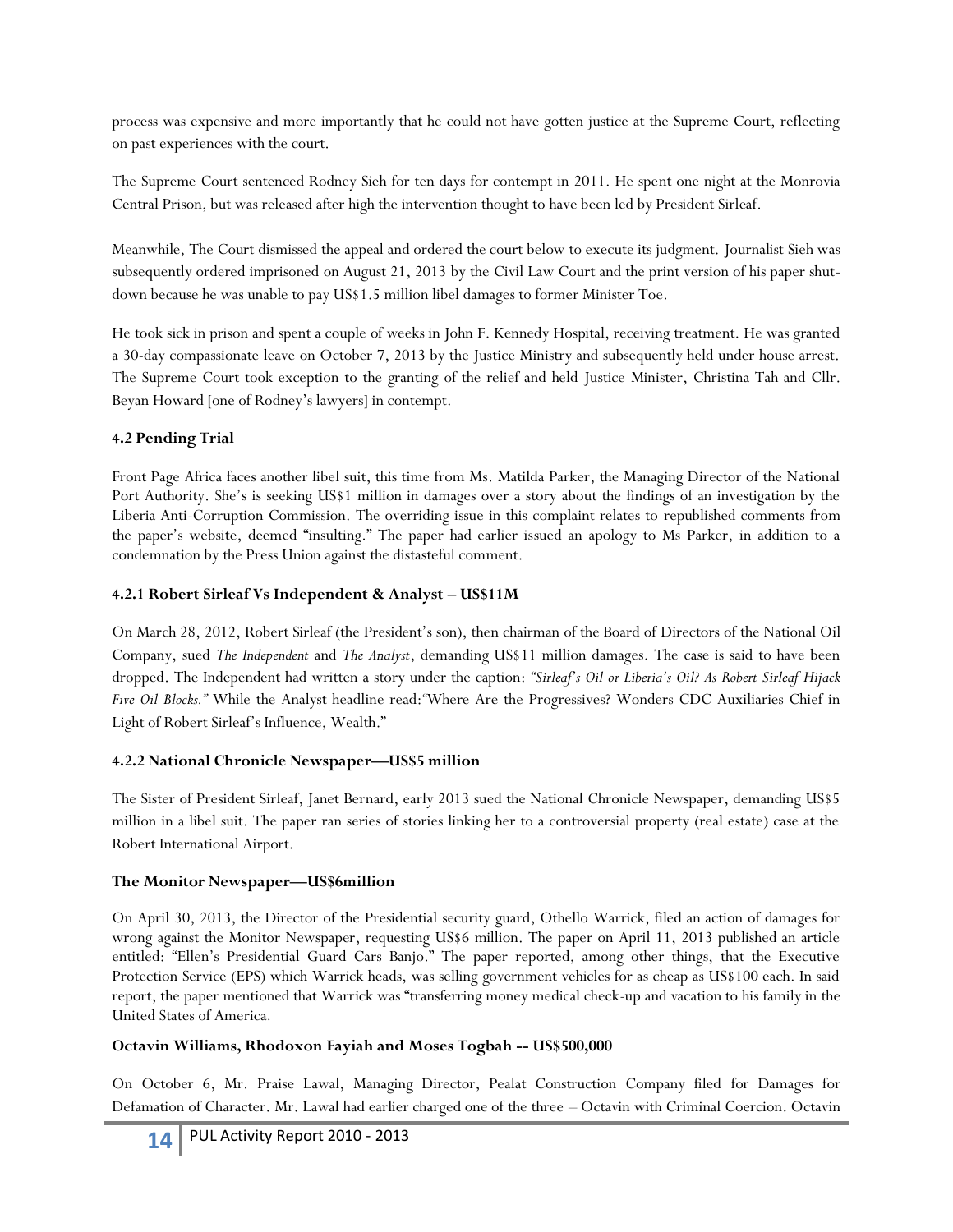was arrested along with another journalist, Rufus Paul and sent to jail; but both of them were released to the custody of the President of the PUL, Peter Quaqua. That charge was subsequently dropped after the intervention of Solicitor General, Betty Lamin-Blamo on grounds of insufficient evidence.

On separate occasions, two other journalists were held for criminal coercion. Matthews Barjay, a simple (special) English newscaster with UNMIL Radio and James Aquoi of the State Radio. Matthew was hurried arraigned before an associate magistrate at the Monrovia City Court and sent to jail, with the benefit of a lawyer. We had to guarantee his release to return him to the court the next day. His complainant never went back to follow-up his case. The harm he committed was report the sale of passport form as the Foreign Ministry.

#### **4.3 The Media Complaints Committee**

As part of efforts to hold the media practitioners accountable through a very strong self-regulatory regime, the Union launched the Media Complaints Committee (MCC) on October 2, 2011, while observing the 47<sup>th</sup> anniversary of the Union in Ganta, Nimba County. By the launch of the MCC, the erstwhile Grievance and Ethics Committee ceased to exist. Unlike the Ethics Committee that was composed mainly of journalists, the MCC is a multi-stakeholders selfregulatory mechanism designed to address the issues of ethics and professional conduct that is fast eroding the credibility of the media in Liberia. It brings together one representative from the Bar Association, one from the civil society, one from women groups, one from government and three media representatives.

The first members of the committee who have now served their two-year term are: University of Liberia Mass Communication Department Chaiperson, Weade Kobbah-Wrueh, Chair; Abdullai Kamara, Secretary and the former Chairman of the previous Grievance and Ethics Committee, Ledgerhood Rennie, all media representatives.

The rest are Atty*.* Fatou M. Coleman, Co-Chairman, representing the Bar Association, Ms. Finda Salay, women representative from Women NGO Secretariat, Deputy Minister Elizabeth E. Hoff**,** representing the Government of Liberia and Maxime Kummeh, representing a Civil Society.

The Union remains very keen on the defense of journalists against arbitrary actions and/or government control.. As a corresponding responsibility, we've insisted on strengthening our self-regulation to encourage government's hands off the media, but essentially to build greater public acceptability and confidence in media ethics and accountability.

Several media institutions and journalists appeared before the committee during the period. But it is refreshing to note that among the complainants were the government and government officials, diplomats, judges, lawmakers, corporate entities and private citizens.

We might not have been able to hear all the cases due to other competing distractions, but we were able to raise the profile of the committee as a forum to check the professional conduct of journalists. Our options are limited in this regard; we must therefore seek to better the gains to engender public confidence. A proposal has been tabled at UNESCO to support the work of the committee.

While fighting against frivolous lawsuits aimed at silencing journalists, the Union cannot afford to be a passive observer in the face of gross ethical infractions. We have had a challenge of buy-in from a few institutions, which are understandably influenced by their ownership and sense of self-righteousness. But it should be said that the media that does not embrace self-regulation, opens itself up for coercive government control. Going forward, we like to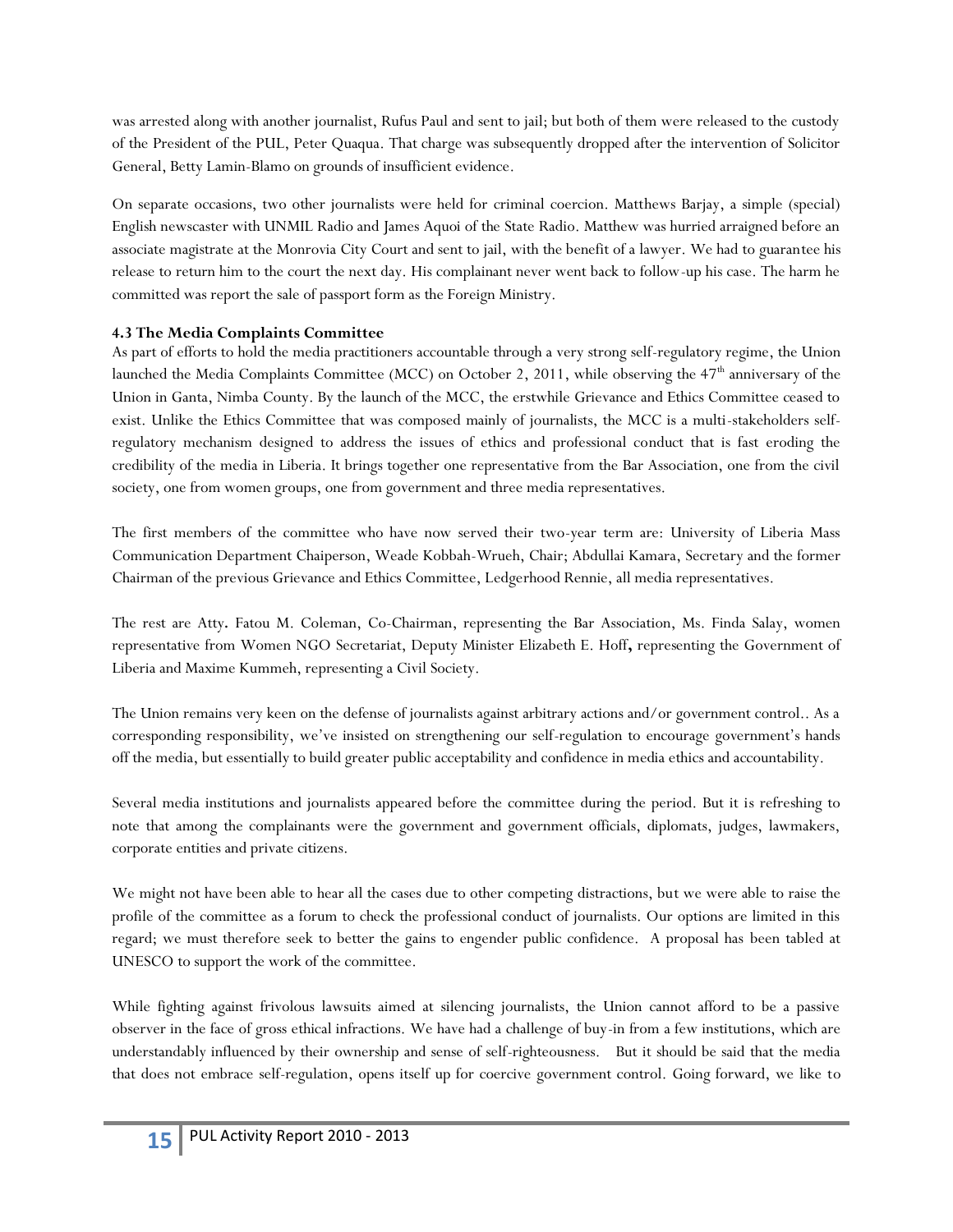recommend a review of the current Code of Conduct and Ethics to reflect emerging ethical challenges in reporting specialized cases of women, children, and pornography.

#### **5.0 Media Defense and Advocacy**

#### *5.1 Clampdown on Media Entities*

During the latter phase of the 2011 elections, one noteworthy incident that engendered the Union into action was the government's decision to close down four radio and three television stations on November  $8<sup>th</sup>$  2011. This incident followed the November  $7<sup>th</sup>$  2011 bloody showdown between the Liberia National Police and protesters of the opposition Congress for Democratic Change, CDC.

The station were merely reporting a standoff between the police and The Party, opposed to the holding of the run-off presidential election, alleging a litany of irregularities in the first ballot. In the running street battle that ensued to disperse CDC, one supporter of the party was shot dead.

Shortly before the stations were taken off air, Justice Minister, Christiana Tah, convened a press conference to say that 'hate and inflammatory messages' were broadcast by these media outlets to have partly caused the shootings.

Acting on orders from Criminal Court 'A', instigated by a petition filed by both the Ministries of Information and Justice, armed police officers raided the media houses (Royal Communication, Kings FM/TV, Clar TV, Power FM Radio/TV, Love FM/TV and Shaita FM) and shut them down.

Presiding Judge James Zotaa summoned the parties for a pretrial conference court on Thursday, November 10. The respondents [media outlets] asked the court to dismiss the case for lack of jurisdiction, but the Judge denied the motion. On the other hand, the prosecution embarked on a 'fishing expedition' as it sought a writ of "Subpoena Duces Tecum" to compel managements of the media houses involved to produce self incriminating electronics evidence of audio and visual recordings. The defense objected.

Government lawyers however presented 12 different species of material to the Judge, including newspaper cuttings and press statements, photographs of damaged buildings and other electronically generated audio and visual materialsobtained during the election period. These pieces of evidence were strangely not made open in court, nor were the defense allowed to see/hear the evidence.

Referring to these pieces of evidence, the judge said, "This Court, after reviewing thoroughly the entire evidence of the petitioners, is convinced that the respondents did use their media outlets/stations in the manner and form as stated in the petition; for example, in listening to the clips and other recordings on the CD's presented by the petitioner, the court clearly heard messages calling for the general disarmament of the national security forces and the UN forces and that Liberia should be made ungovernable among other things." The Court further said," the use of the media in that way amounts to spreading hate messages of violence. He cited 1972 panel Code of Liberia, terming the broadcast of the media institution as 'criminal and an indictable offense"

Judge Zotaa therefore ruled that the actions of the media entities warranted closure and punishment to preserve the peace and security of the state, but however noted that "this court will not proceed to, at this time, impose the appropriate penalty against the respondents in the interest of press freedom as guaranteed under the Constitution.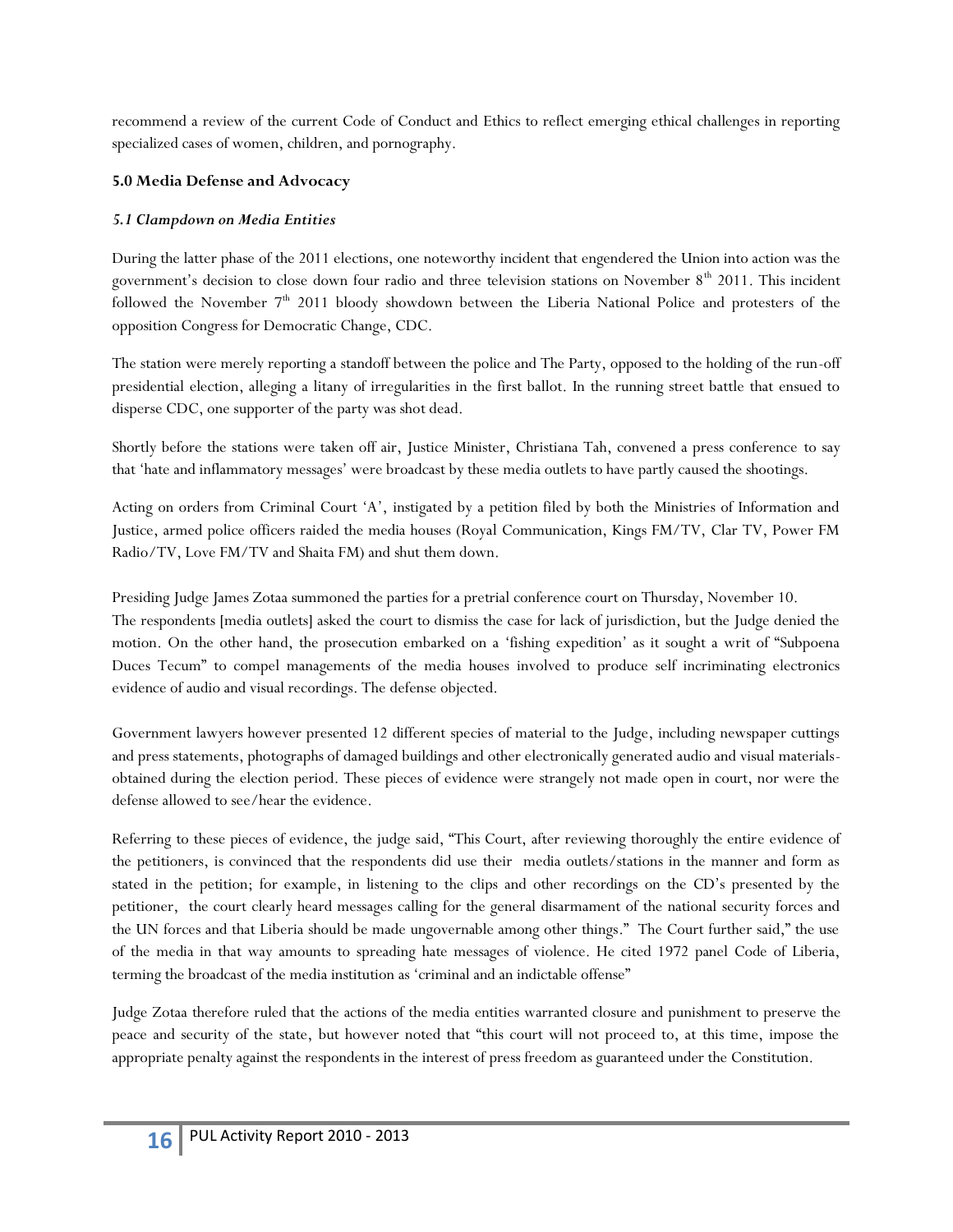He then ordered reopening of the entities with a caveat, threatening that "Should the respondents repeat the act which this Court has determined to be hate messages and call to insurrection; the Ministry of Information may revoke the permits and licenses revoked issued the respondents.

In reaction to the ruling, The President of the Press Union, Peter Quaqua rejected the verdict as a "merely an attempt to intimidate the media and scare them into submission." Mr. Quaqua argued that the evidence tendered in court was only meant for the judge…we did not see or hear it and it is clear that the threat from the judge represents censorship which is not in the interest of press freedom…" The PUL insisted that the ruling contained ill-defined references as contravention of the law that needed better explanation; such as what constitutes 'hate speech.'

"I did not learn anything from this case; normally we go to court to garner lessons for the future but in this case that purpose has not been served," PUL President Peter Quaqua said.

### **5.1.1 Reporter Threatened for Story on FGM**

The attention of the Union was drawn to the reported threats on the life of Front Page Reporter Mae Azango, by individuals believed to be connected with the Sande Society.

The Union expressed concerns about the safety of Mae who went into hiding after narrating the ordeal of a victim of Female Genital Mutilation (FGM) in a publication on March 8, 2012.

Mae informed the Union that she had to escape from her own house because a female tenant had threatened her life, in addition to a number of anonymous phone calls and messages threatening to attack her because of the story.

# **5.1.2 Nigerian Pastor's Bodyguards Attack Journalists**

It is regrettably becoming a near norm when security personnel or public official assault journalists, but it is shocking to hear of civil society actors, let alone, a religious leader as perpetrator of such abuse.

The Union was stunned on December 14, 2011, when it received news of the flogging of two Journalists in Monrovia by bodyguards of Solution Temple Church Pastor, Bishop Bethel Onheneke on the grounds of the Temple of Justice, seat of Liberia judiciary.

Front Page Africa Newspaper reporters, M. Welemongai Ciapha and Freelance Photographer Mulinda Mulbah were reportedly flogged by Bodyguards of Solution Temple Bishop Bethel Onheneke while photographing the Bishop.

The Bishop had been taken to the office of the Assistant Montserrado County, Atty. Dedeh Jomah Wilson for a conference on allegation of 'stealing a gold chain' from one of his spiritual clients.

### **5.2 Solidarity Action**

Liberian journalists, under the auspices of the Press Union of Liberia celebrated the 2012 World Press Freedom Day in Buchanan, Grand Bass County, under the theme, "*Safe to Speak: Securing Freedom of Expression for All Media."* 

While observing the day, the Union invited security agencies including the Ministry of Defense, National Police, Immigration and the Executive Protection Service (EPS) to sit with a civil society and media representatives on a panel to speak on the topic, "Media-Security Relations—an Imperative for Consolidating Peace in Liberia." The topic came from the backdrop of the strains that characterize relations between journalists and government officials, particularly security operatives assigned with those officials. Media watchdog groups have documented scores of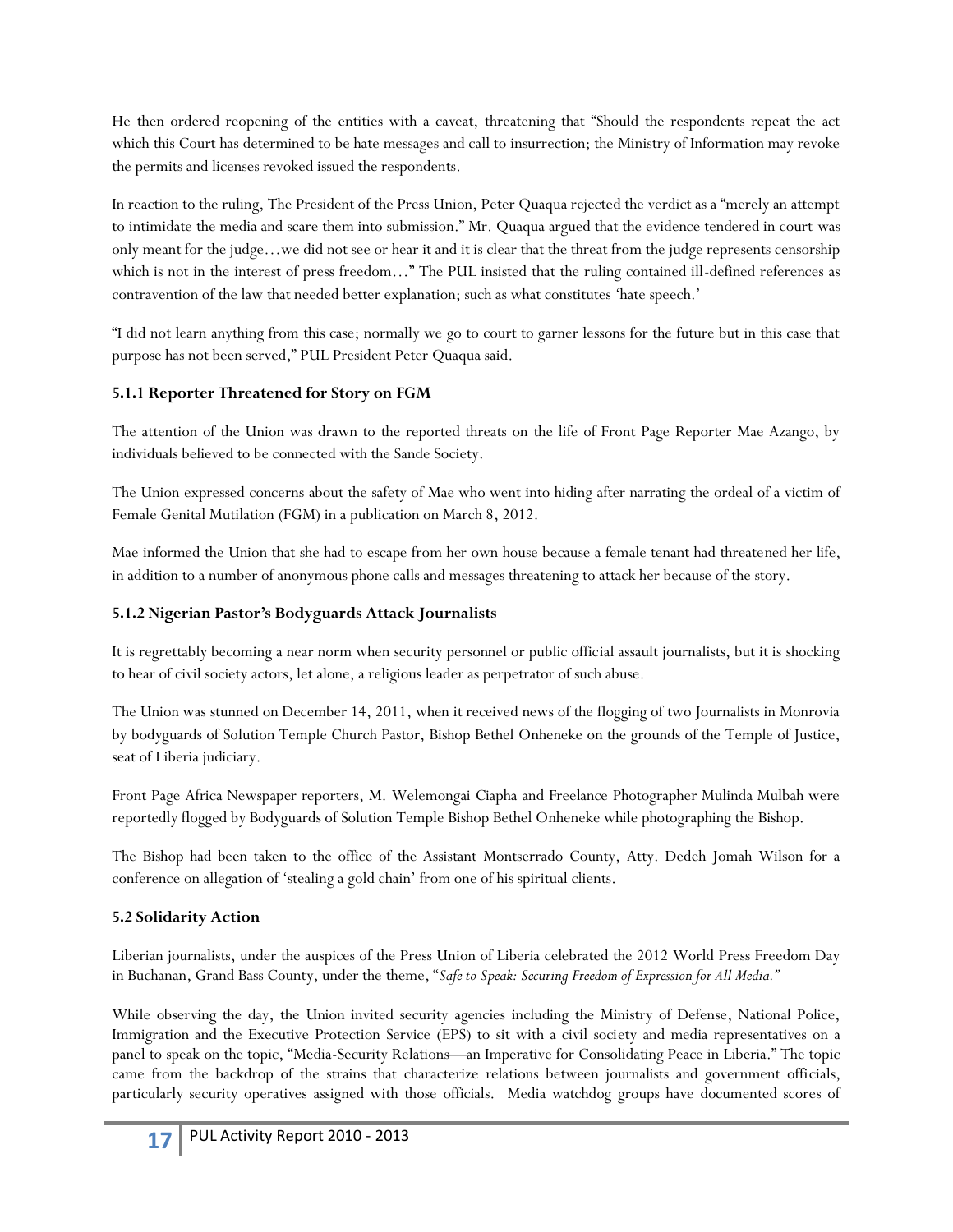incidents of fracas, including the manhandling of journalists and the smashing and seizure of journalists' gadgets while covering official functions.

The event was therefore meant to bring both sides around the table, present their cases and plow new grounds for improved relations that would facilitate the unhindered exercise of the media's right and responsibility in the discharge of their duties.

#### **Othello Warrick**

The most controversial and shocking remarks came from the head of the Executive Protection Service (EPS), Othello Warrick. The EPS was formally, the Special Security Service (SSS), charged with the responsibility of providing security for the President of Liberia and other VIPs. Like other security units in the country, the EPS or its predecessors, have had strained relations with the media and the general public. Warrick, the current head of the EPS, commenced his presentation recalling the heavy-handedness of presidential guards and other security apparatuses of Government in the past with the question, "Can you remember the days of Samuel Doe and General Taylor?" stating that it was not a statement to relegate those individuals but to give "a sober reflection of the essence of freedom in those difficult days of the existence of Liberians".

But after making those comments, he then followed the "Samuel doe and General Taylor" style by issuing threats to go after journalists, arrest without warrant, limiting the level of freedom provided by the President Sirleaf, describing some journalists as terrorists and so on.

Warrick further commented: We came today to register but will not for the sake of this day. We will allow the freedom that madam Sirleaf has given to be enjoyed. But be careful in questioning the integrity of Liberians because you have your pen and we have our gun. And if you incriminate the character and integrity of Liberians like myself, we will come after you. We will definitely.

Reactions to the statements at the occasion were spontaneous and strong. Some booed while some took the stage to vent their anger, and to defy the presidential security chief in his threat to "come after" journalists.

The Union did not want to jump at any quick conclusions that President Sirleaf sent her EPS Director, to spew those threats, but for nearly a week. Our government refused to condemn this threat against the media. There were fears that the lack of response to such a condescending and threatening statement by a senior security functionary points to approval by the president and threatens freedom of expression, highlighting impunity against the media.

Hence, a mass meeting was called on May 9 to derive a collective decision to send a message to Mr. Warrick and his principal. Among other things: all independent newspapers were printed black front pages with appropriate inscriptions; Radio and TV stations suspended broadcast for 2 hours daily from 9:00 – 11:00 am and assigned reporters covering the president withdrawn.

### **5.3 PUL-UNICEF Launch Liberia Children's Media Day (LCMD)**

In December 1991, UNICEF launched the International Children's Day of Broadcasting (ICDB) to encourage broadcasting media houses (especially radios) to create awareness on issues affecting children - people around the world "Tuned in to Kids".

But in 2012, UNICEF ended the ICDB initiative to encourage both private and public media outlets across the world to undertake similar initiatives thus promoting ownership and sustainability.